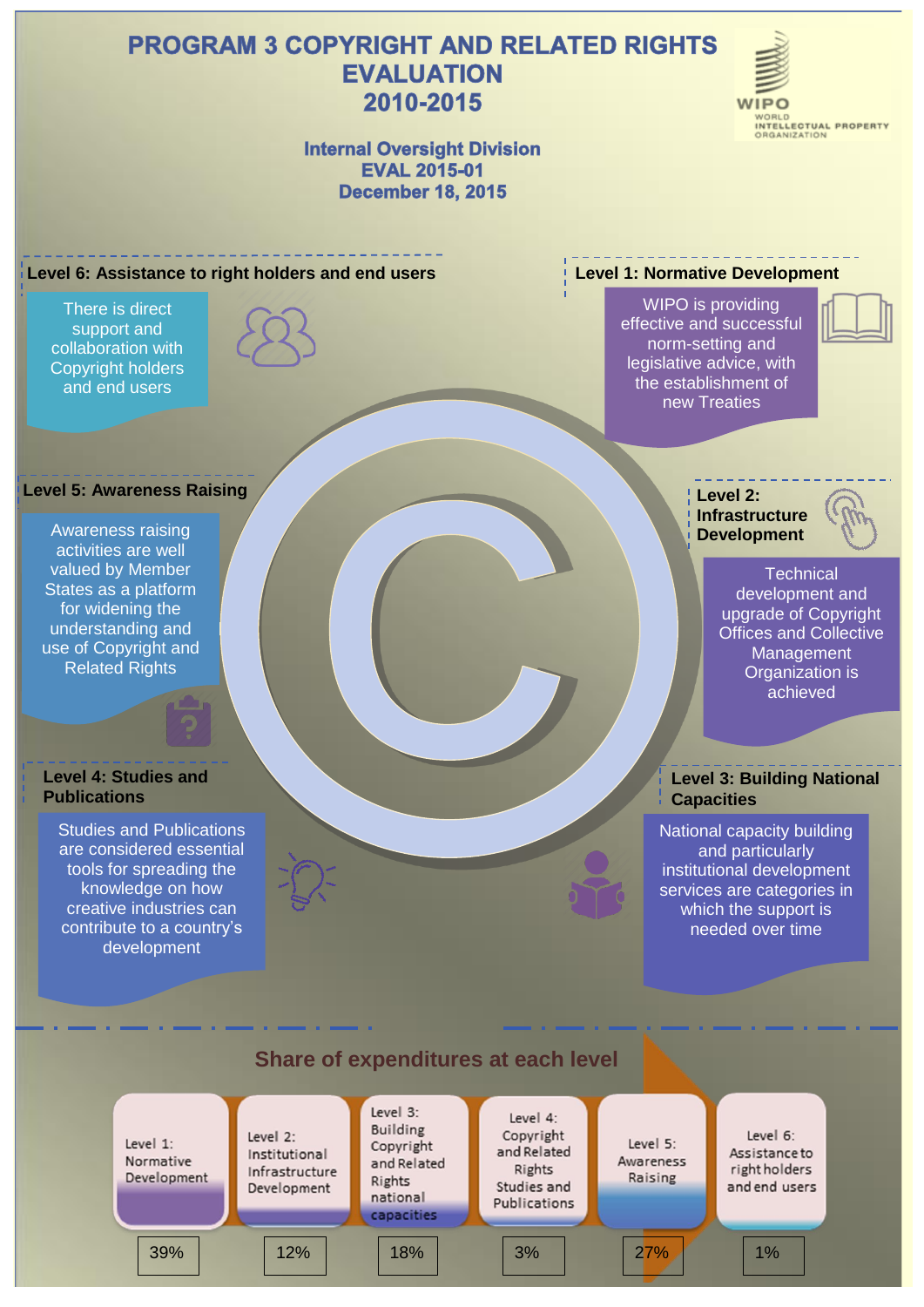### **TABLE OF CONTENTS**

| 1.                           |                                                                                                                                                                                                                                        |  |  |
|------------------------------|----------------------------------------------------------------------------------------------------------------------------------------------------------------------------------------------------------------------------------------|--|--|
| (A)                          |                                                                                                                                                                                                                                        |  |  |
| (B)                          |                                                                                                                                                                                                                                        |  |  |
| (C)                          |                                                                                                                                                                                                                                        |  |  |
|                              |                                                                                                                                                                                                                                        |  |  |
| (A)                          |                                                                                                                                                                                                                                        |  |  |
| (B)                          | SCOPE, METHODOLOGY AND LIMITATIONS OF THE EVALUATION 8                                                                                                                                                                                 |  |  |
| (C)                          |                                                                                                                                                                                                                                        |  |  |
| (A)                          | IS WIPO ADDRESSING THE NEEDS IN THE AREA OF CRR?  12                                                                                                                                                                                   |  |  |
| (i)<br>(ii)<br>(iii)<br>(iv) | Has WIPO positioned itself as a strategic copyright and related rights partner? 12<br>Is WIPO's support relevant to Member States, right holders and end users? 14<br>Does gender equality matter for Copyright and Related Rights? 19 |  |  |
| (B)                          |                                                                                                                                                                                                                                        |  |  |
| (i)<br>(ii)<br>(iii)         |                                                                                                                                                                                                                                        |  |  |
| (C)                          |                                                                                                                                                                                                                                        |  |  |
| (i)<br>(ii)                  | (iii) What strategic and operational features need to be taken into consideration? 35                                                                                                                                                  |  |  |
| (D)                          |                                                                                                                                                                                                                                        |  |  |
|                              |                                                                                                                                                                                                                                        |  |  |
|                              |                                                                                                                                                                                                                                        |  |  |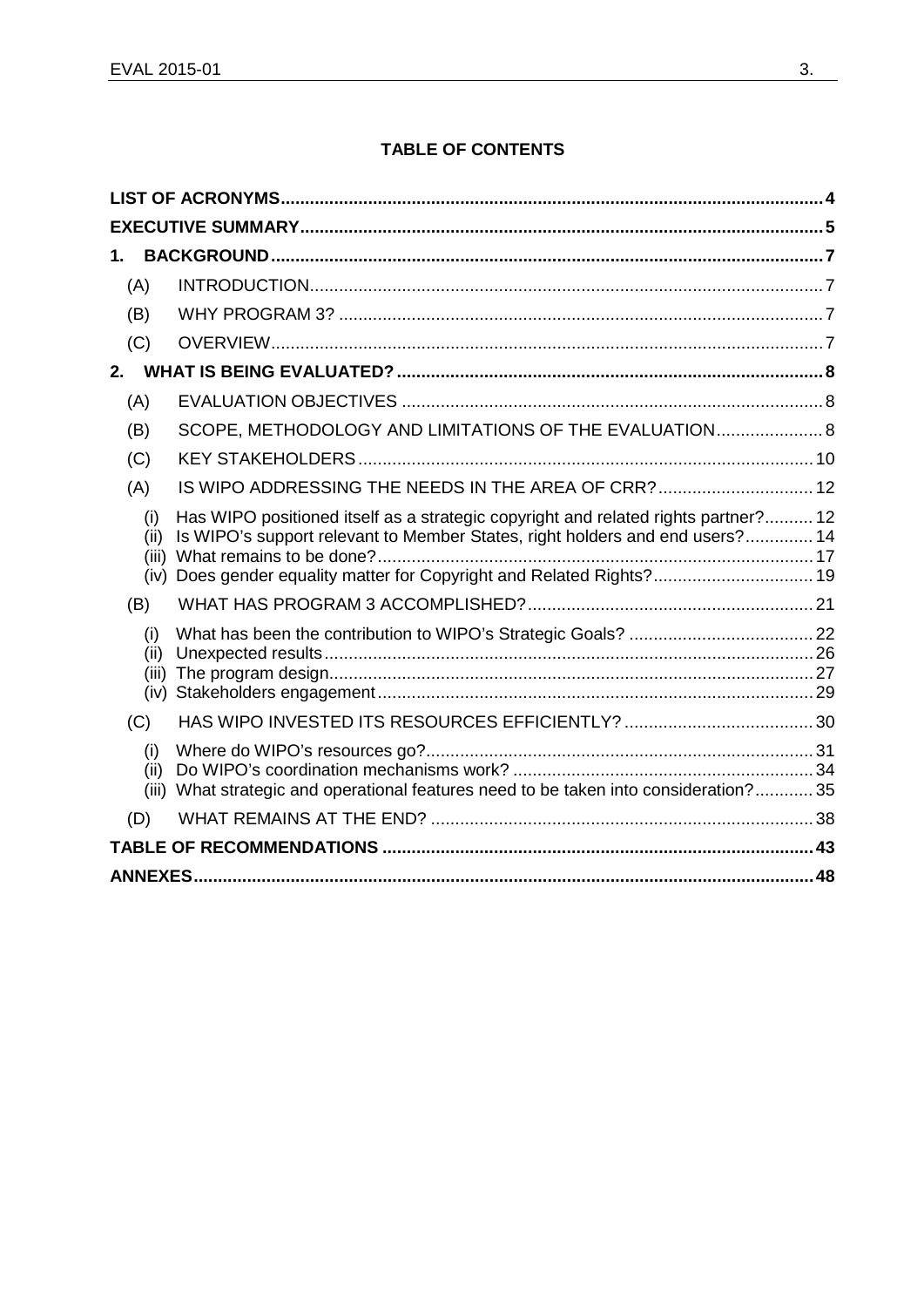## <span id="page-2-0"></span>**LIST OF ACRONYMS**

| <b>ABC</b>             | Accessible Book Consortium                                          |
|------------------------|---------------------------------------------------------------------|
| <b>CDD</b>             | <b>Copyright Development Division</b>                               |
| <b>CID</b>             | Copyright Infrastructure Division                                   |
| <b>CLD</b>             | <b>Copyright Law Division</b>                                       |
| <b>CMO</b>             | <b>Collective Management Organization</b>                           |
| <b>CROs</b>            | <b>Copyright Offices</b>                                            |
| <b>CRR</b>             | <b>Copyright and Related Rights</b>                                 |
| <b>GDA</b>             | Gestión de Derecho de Autor                                         |
| <b>IFFRO</b>           | International Federation of Reproduction Rights Organizations       |
| <b>IOD</b>             | <b>Internal Oversight Division</b>                                  |
| <b>IT</b>              | Information Technology                                              |
| <b>ITA</b>             | <b>International Trade Association</b>                              |
| <b>LDCs</b>            | <b>Least Developed Countries</b>                                    |
| $\overline{\text{MS}}$ | <b>Member States</b>                                                |
| <b>NORCODE</b>         | Norwegian Copyright Development Association                         |
| <b>OECD</b>            | Organization for Economic Co-operation and Development              |
| <b>P&amp;B</b>         | Program and Budget                                                  |
| <b>PM</b>              | Program Manager                                                     |
| <b>SCCR</b>            | Standing Committee on Copyright and Related Rights                  |
| SG / SGs               | <b>Strategic Goals</b>                                              |
| <b>SM</b>              | <b>Senior Managers</b>                                              |
| <b>SWOT</b>            | Strengths, Weaknesses, Opportunities, Threats                       |
| <b>TAG</b>             | A voluntary international quality assurance standard (Transparency, |
|                        | Accountability and Governance)                                      |
| <b>TIGAR</b>           | <b>Trusted Intermediaries Global Accessible Resources</b>           |
| <b>UN</b>              | <b>United Nations</b>                                               |
| <b>UNCTAD</b>          | United Nations Conference on Trade and Development                  |
| <b>UNESCO</b>          | United Nations Educational, Scientific and Cultural Organization    |
| <b>WCC</b>             | <b>WIPO Connect</b>                                                 |
| <b>WCT</b>             | <b>WIPO Copyright Treaty</b>                                        |
| <b>WIPO</b>            | World Intellectual Property Organization                            |
| <b>WIPOCOS</b>         | Software for Collective Management of Copyright and Related Rights  |
| <b>WPPC</b>            | <b>WIPO Performances and Phonogram Treaty</b>                       |
| <b>WTO</b>             | <b>World Trade Organization</b>                                     |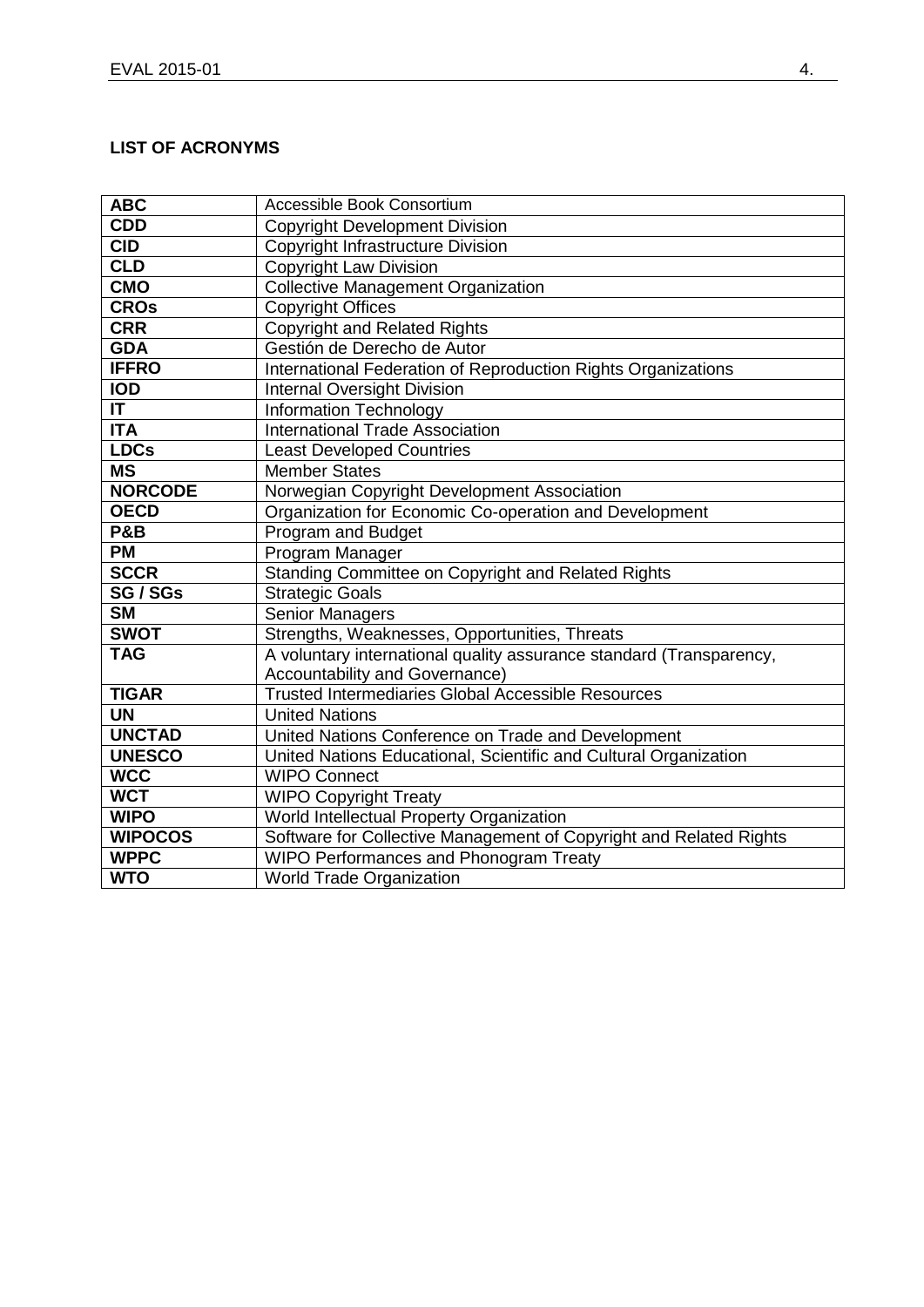### <span id="page-3-0"></span>**EXECUTIVE SUMMARY**

1. This evaluation presents results of the World Intellectual Property Organization (WIPO) Program 3 activities implemented between 2010 and 2015. The evaluation was conducted between March and December 2015 and came up with the following findings, conclusions and recommendations:

### **A. Key results achieved:**

(a) WIPO is perceived as key and unique in the provision of services in the area of CRR (Copyright and Related Rights) and is considered to be a vital forum for discussion and consensus building;

(b) WIPO adequately address needs of member States, right holders and end users when providing tailored services;

(c) The Program is contributing to four out of nine WIPO Strategic Goals;

(d) Coordination mechanisms within each division work well although collaboration among the three Program 3 divisions could be enhanced. Coordination with other WIPO programs and external partners is overall positive;

(e) The Program has been highly efficient in providing satisfactory services with a limited amount of resources; and

(f) The Program takes into consideration some strategies to ensure sustainable effects, such as training of trainers and distance learning tools.

#### **B. The following areas for improvement were identified:**

### **(i) Development of CRR systems**

2. The Programs needs to continue the work in the proactive identification of stakeholders' needs to set up a roadmap of WIPO's country services. In operational terms, this requires:

(a) The conduct of assessments of national stakeholders' needs jointly with national counterparts and endorsed by them to further develop national copyright systems; and

(b) The increase of awareness among stakeholders on the equity issues and the assessment of discriminating factors regarding equal access to CRR for both men and women, for people with disabilities, from lower social classes and from different geographical origins.

### **(ii) Program's results-based framework**

3. The information made available through existing indicators does not provide enough evidence on the positive or negative evolution in the achievement of the expected results to which indicators are associated. Current indicators are designed to quantitatively measure only targets of the Program and Budget (P&B) and do not capture information on the extent interventions are triggering the achievement of expected results. Therefore:

(a) It is recommended that performance indicators should be revised to better enable precise assessments of Program trends for reaching expected results.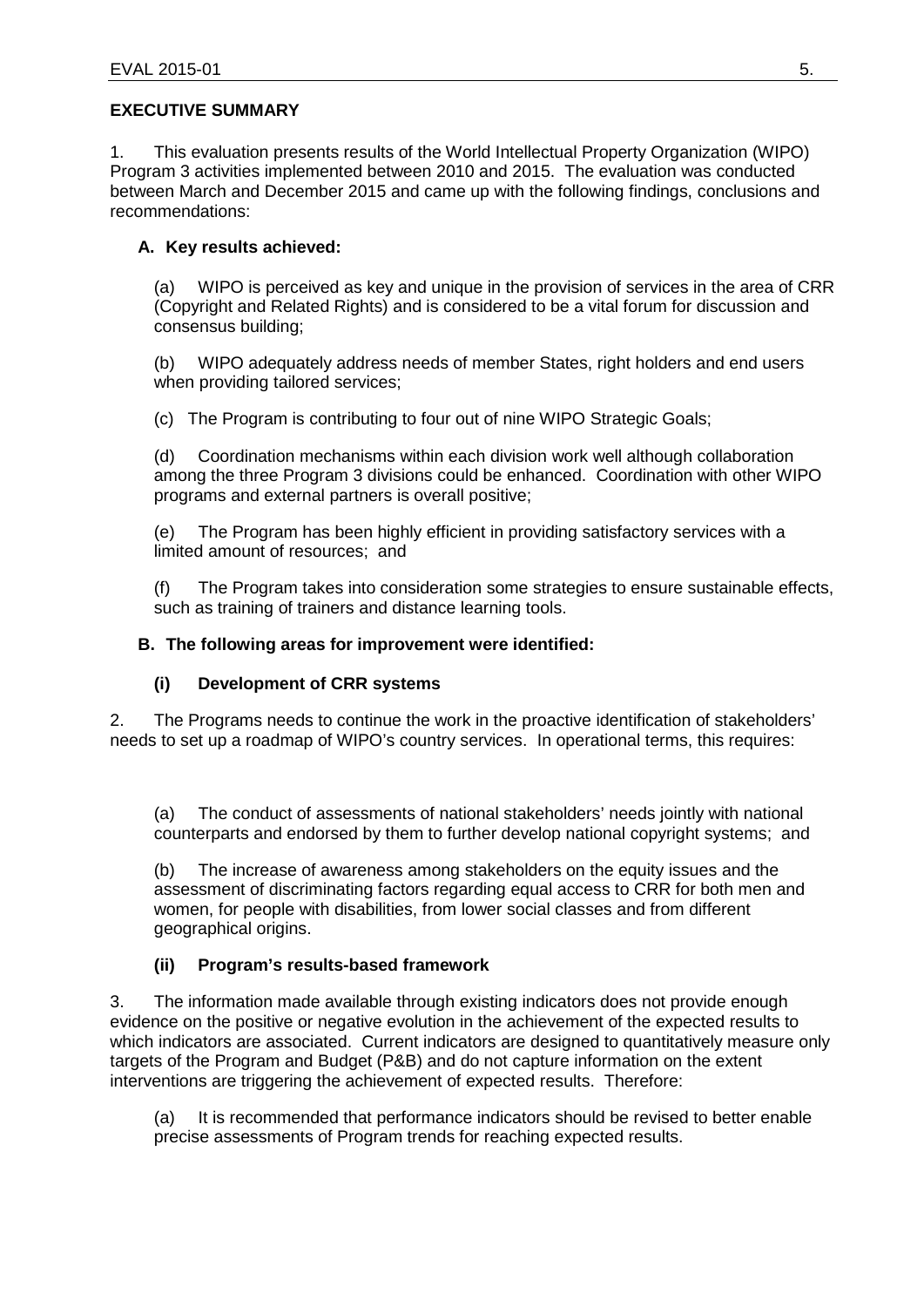### **(iii) Efficiency gains**

4. By the time the evaluation was conducted, twenty-one professionals were covering interventions in more than 150 countries. The increasing portfolio of activities combined with the time spent by staff in administrative work rather than on CRR substance is challenging the Program's capacity to continue providing essential services with high quality. Constraints regarding information sharing within the Program have resulted in efficiency loss. Therefore the following is recommended:

(a) The periodical conduct of efficiency analysis to balance the allocation of resources between categories of services and to anticipate workloads;

(b) Improvement of information sharing internally (within the Program 3 divisions and other WIPO Programs) and externally.

### **(iv) Long-term sustainability**

5. Categories of activities where self-sustainability can be very difficult to reach (e.g. capacity building and institutional development) require mid and long-term support to produce sustainable results. The lack of sustainability definitions and exit strategies agreed with Member States affects the extent to which results of an intervention last over time, especially once support is withdrawn. Therefore it is recommended that:

(a) The Program should integrate sustainability criteria in interventions by conducting periodic revisions of country plans and by defining sustainability and exit strategies.